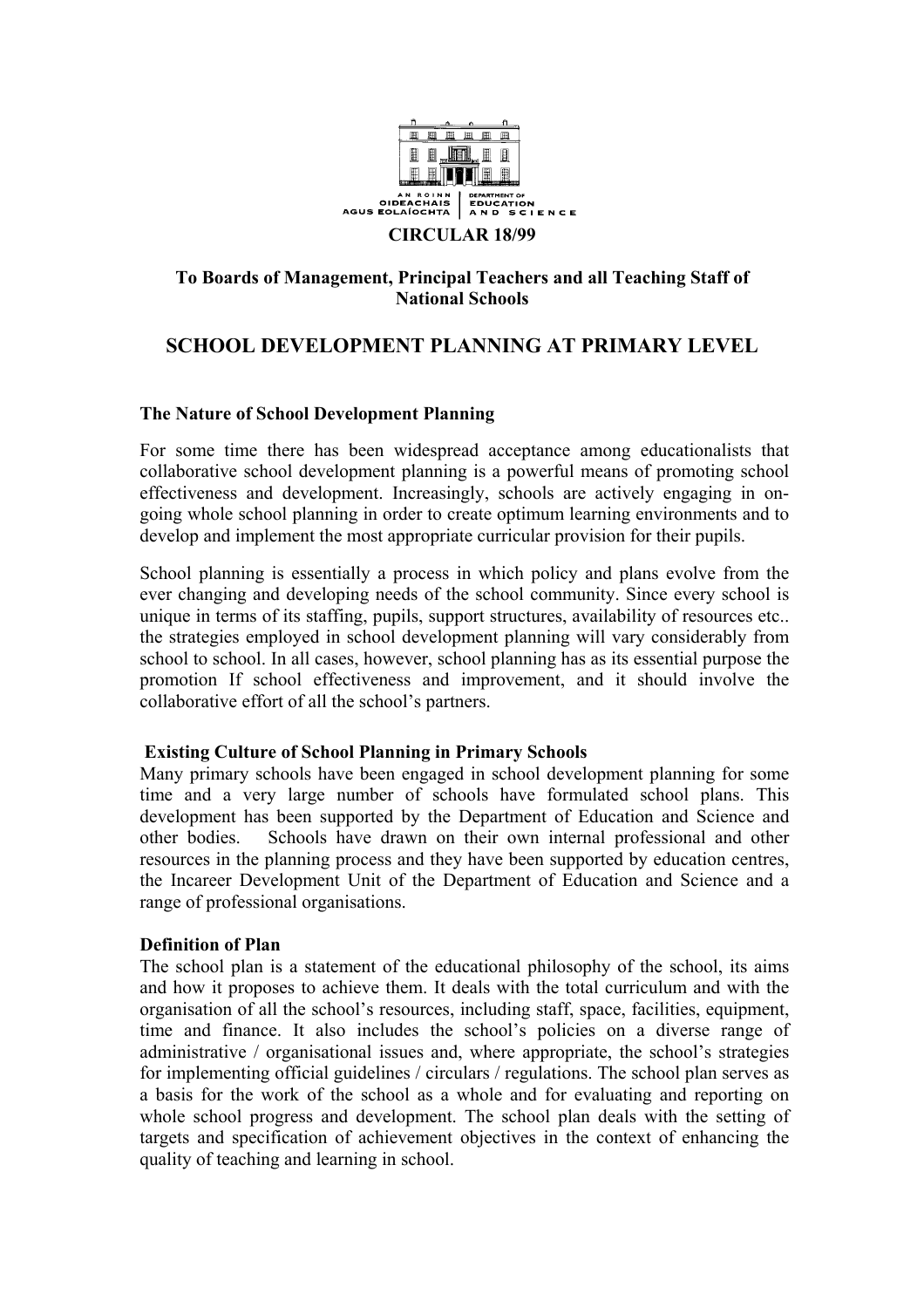The school plan is a written resource document, which facilitates co-ordinated development within the entire school community. Such a document can only be arrived at through a process of interactive and collaborative dialogue within the broader education community. School planning therefore is essentially a process in which school policy and plans evolve from the ongoing and developing needs of the school and the community it serves. It is a dynamic process, which provides for constant review, design, implementation and evaluation.

The Education Act 1998 requires that Boards of Management in a school shall prepare and regularly review and update the school plan. The Act also states that the school plan shall be prepared in accordance with such directions as may be given from time to time by the Minister in relation to school plans.

## **The Benefits of School Development Planning (SDP)**

The essential purpose of the school development planning process is to improve teaching and learning in the school through the successful management of innovation and change. The process benefits the school in a number of ways.

SDP is a continuous process that provides the school with opportunities to review its aims and values, its existing achievements and its development needs. Through developing an awareness of school effectiveness characteristics and school improvement strategies, the school can be enabled to strengthen its organisational arrangements and curricular provision.

SDP can enable schools to manage change through clarifying priorities. Setting targets and tasks, and generally bringing about a greater awareness of purpose. SDP also provides a clear reference point during review, monitoring and evaluation.

Recognising the context of the school and its pupils is central to SDP so that the planning process enables the school to respond more effectively to the needs of its pupils and local community while facilitating the incorporation of national and wider priorities into its work.

SDP fosters an increasing commitment to and ownership of the school policy. Effective school planning involves interactive and collaborative dialogue in which the principal, teachers, parents of pupils. The board of management and the patron seek to respond to the developing needs of the school.

SDP improves communication and fosters an atmosphere of Openness. It encourages principals to employ a consensual style of leadership. thereby cultivating staff ownership of developments and involving them in taking charge of and managing the pace of change.

SDP enhances the professional role of teachers: it provides support for and recognition of effective practice. the isolation of classrooms is overcome and a sense of collegiality is developed. SDP increases the feeling of being in control of events rather than being controlled by them.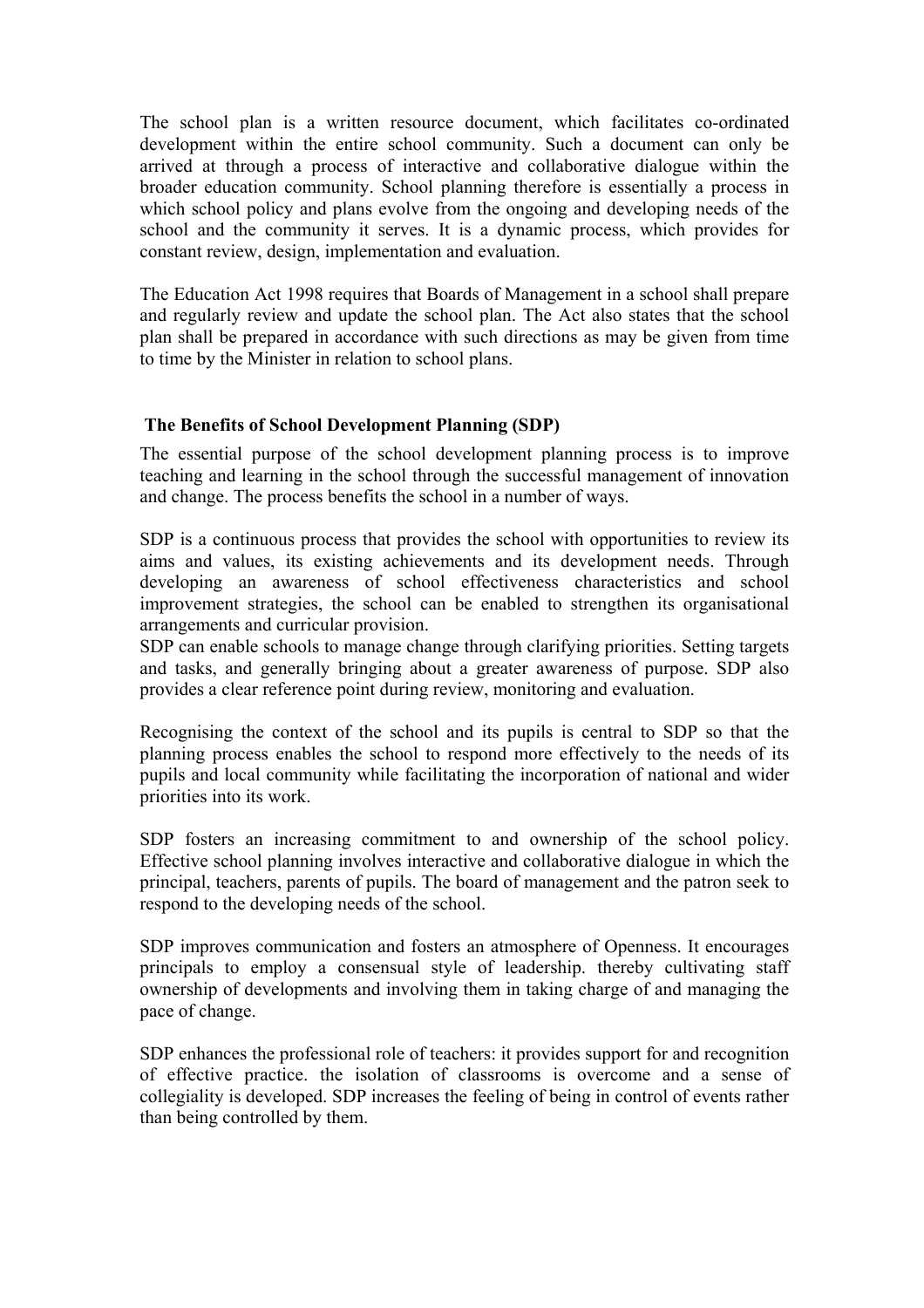## **Some Basic Principles of the School Development Planning Process**

During the school development planning process

- the principal, in consultation and in co-operation with the teachers, will be mainly responsible for initiating, designing and formulating the school plan.
- some broadly based working groups, involving teachers, members of the board of management and parent association representatives, will be formed to deal with specific issues and themes.
- opportunities will be provided for teachers with specialist knowledge or skills to carry out specific tasks relevant to the school plan.
- questionnaires may be utilised to elicit opinions from various elements of the school community on aspects of the work and organisation of the school as a whole.
- the entire in-school management team and board of management will be involved in the management and co-ordination of the school development planning process.
- the Board of Management will ratify the school plan subject to the approval of the patron in relation to those aspects of the plan which concern the school's values and ethos.

## **Supports for School Development Planning**

The support for school development planning to be offered by the Department of Education and Science includes the following:

- Provision of School Development Planning Guidelines
- Training of facilitators
- Regional seminars for schools
- Specific support for schools serving disadvantage areas

### **School Development Planning Guidelines**

An internal departmental working party, guided by a consultative steering group representative of the partners in education, has prepared a booklet entitled Developing *a School Plan: Guidelines for Primary Schools.* This publication, copies of which are included, provides advice to schools on school planning. In particular it

- provides a model for school development planning in primary schools although it is emphasised that each school community is free to decide on the planning model best suited to its needs and circumstances;
- discusses the essential elements of the school plan;
- outlines the critical steps in the planning process and how they might be organised and managed;
- promotes a collaborative approach to planning involving principal, teachers, board of management. parents and, where appropriate, pupils;